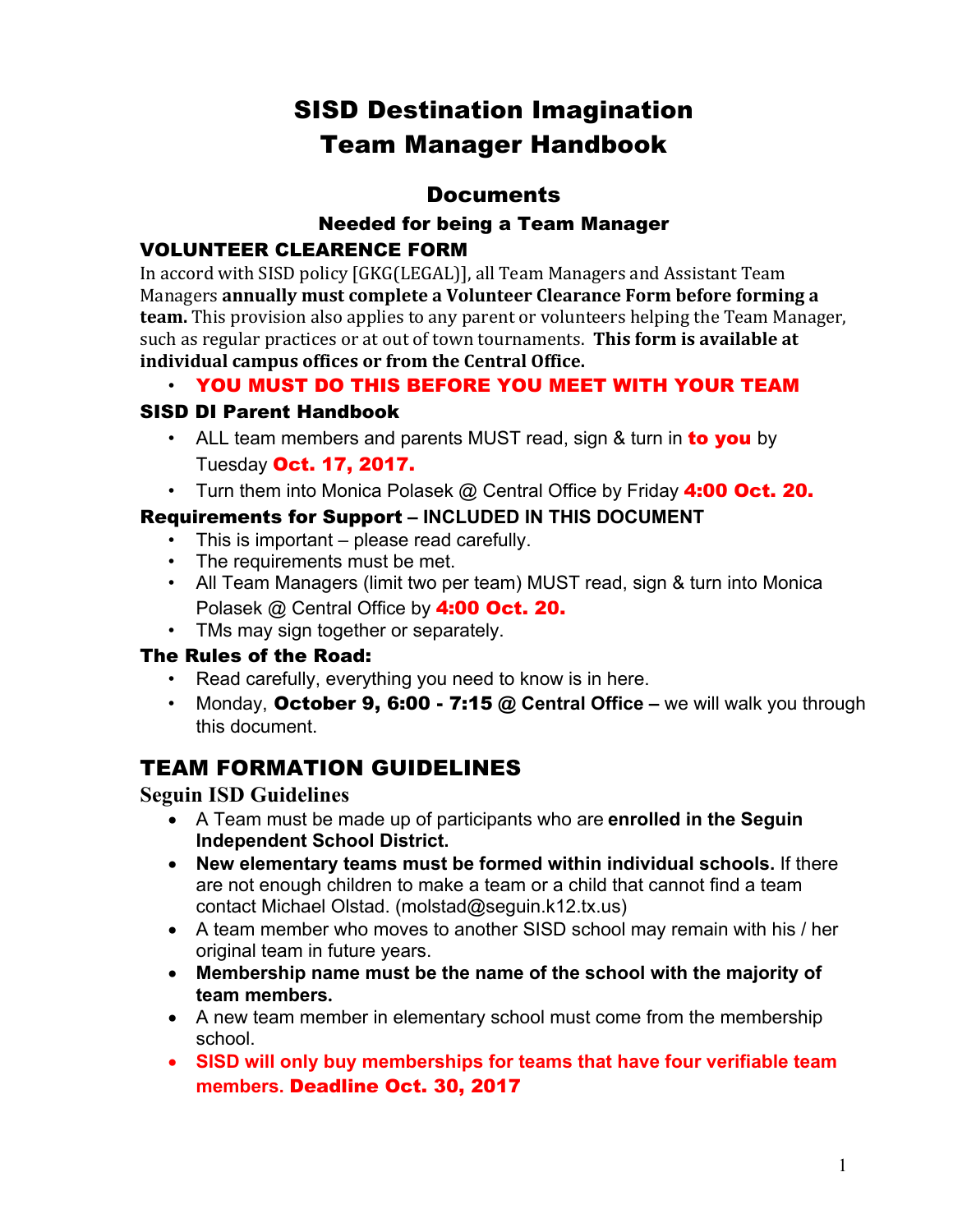• **SISD will only financially support one team challenge per team declared before regional competition**.

# SUPPORT PROVIDED BY SISD**:**

- Covers all registration fees.
- Provides comprehensive trainings for Team Managers.
- Covers the cost for challenge supplies & materials.
- Provides support for ALL teams including but not limited to our IC clubs.
- Provides travel expenses, room & board for competitive teams– (State & Global Tournaments).
- Provides prop transportation for all tournaments
- Sponsors a district Rising Star Tournament.

# SUPPORT GUIDELINES**:**

**Meet ALL deadlines –** they are listed in this HANDBOOK, on the district and regional calendars, **AND the SISD DI web page** http://www.seguin.k12.tx.us/page/studentopp.DI

- **All Team Managers MUST attend ONE of the TM trainings provided by the district or region.**
	- o **Mon. Sept. 25 – SISD CO 6:00 – 7:30** Destination State & Beyond
		- § **Will only count for TMs that have attended New or Advance TM trainings in the past**
	- o **Mon. Oct. 9 – SISD CO 6:00 - 7:30**
		- TM training: Rules of the Road
		- § **Will not count as attending a training**
	- o **Saturday Oct. 21 - Patlan**
		- § New & Intermediate TMs **8:00 –12:00**
		- § Advanced TMs **12:45 – 4:00**
	- o **Regional TM Training**
		- Go to the www.centraltexasdi.org for when & where they are being offered
- **Team Managers (or a team representative) must attend ALL required district TM meetings.**
	- $\circ$  TM Tournament Prep: will follow tournament prep IC Clubs  $$ **check schedule**
	- $\circ$  SISD DI Booster Club: attend fundraiser meetings there will be four, all are either pickup and drop off – dates will be available soon.
		- Disseminate all information and fundraising materials to the team
		- Return money & unsold tickets
- **Attend Instant Challenge Clubs before first tournament**
	- o Competitive teams: TWO (IC Saturday is strongly encouraged)
	- o Rising Star teams: ONE IC (RS Saturday Institute is strongly encourage)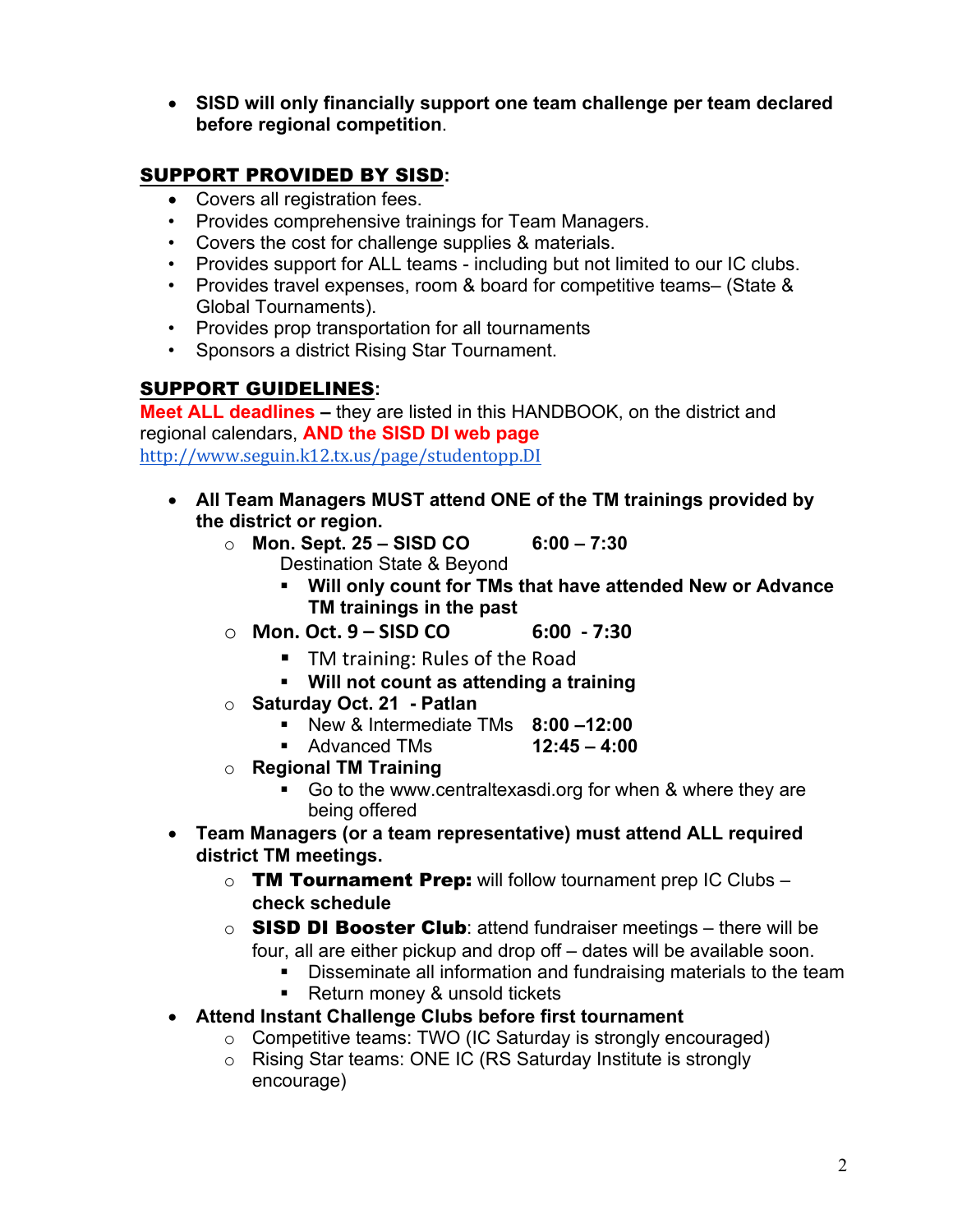## • **Appraiser Name**

o Competitive teams turn in name of an appraiser for the regional tournament with **email address & cell phone** to SISD DI Appraiser Coordinator (Michael Olstad) **by Monday Dec. 1, 2017**

# CLARIFICATIONS FOR DISTRICT SUPPORT

# **OUTSIDE ASSISTANCE**:

The team's solution is the TEAM'S ALONE. It is INTERFERENCE for the Team Managers or parents of team members to assist in any part of the solution.

# **RECEIPT GUIDELINES:**

- 
- § **Regional Tournament**: Up to **Challenge Expense Limit plus half**
- § **State Tournament:** Up to **Challenge Expense Limit**
- § **Global Tournament**: Up to **1/2 Challenge Expense Limit**
	- PLUS cost of shipping crate **\$100.00 per crate**, limit **three** crates

# **TURNING IN RECEIPTS**

**Only one check will be issued per team** per each level of tournament. **MUST be organized in the following manner.**

- **HIGHLIGHT** each item & cost that you are requesting to be reimbursed
- Organize receipts by **date of purchase** and **paper clip** together
- Include a **cost form** that models what you turn into the appraisers follow the same **guidelines of the Challenge Cost Form** with the following categories BUT REFLECTS your actually cost
	- o Clothing Items
	- o Prop Items
	- o Scenery / Equipment
	- o Common Supplies Miscellaneous supplies used in construction of the Team Challenge Solution
- Place receipts in an **envelope with school / Challenge / Team Manager** name(s) clearly printed on the outside.
- Turn in **only the amount allowed or less.**
- Turn into the Secretary to the Deputy Superintendent (Monica Polasek,) at Central Office according to these dates:

**Regional due by March 2, 2018 State due by April 27, 2018 Global due by June 1, 2018**

#### **IMPORTANT**

- **If these guidelines are not followed, the receipts will not be processed.**
- Sales tax cannot be reimbursed.
- **SISD will not reimburse for the cost of tools**

# **FUNDRAISING**

- ALL fundraising goes through the DI Booster Club.
- Contact the DI Booster Club or one of the SISD DI Coordinators before approaching any person or business.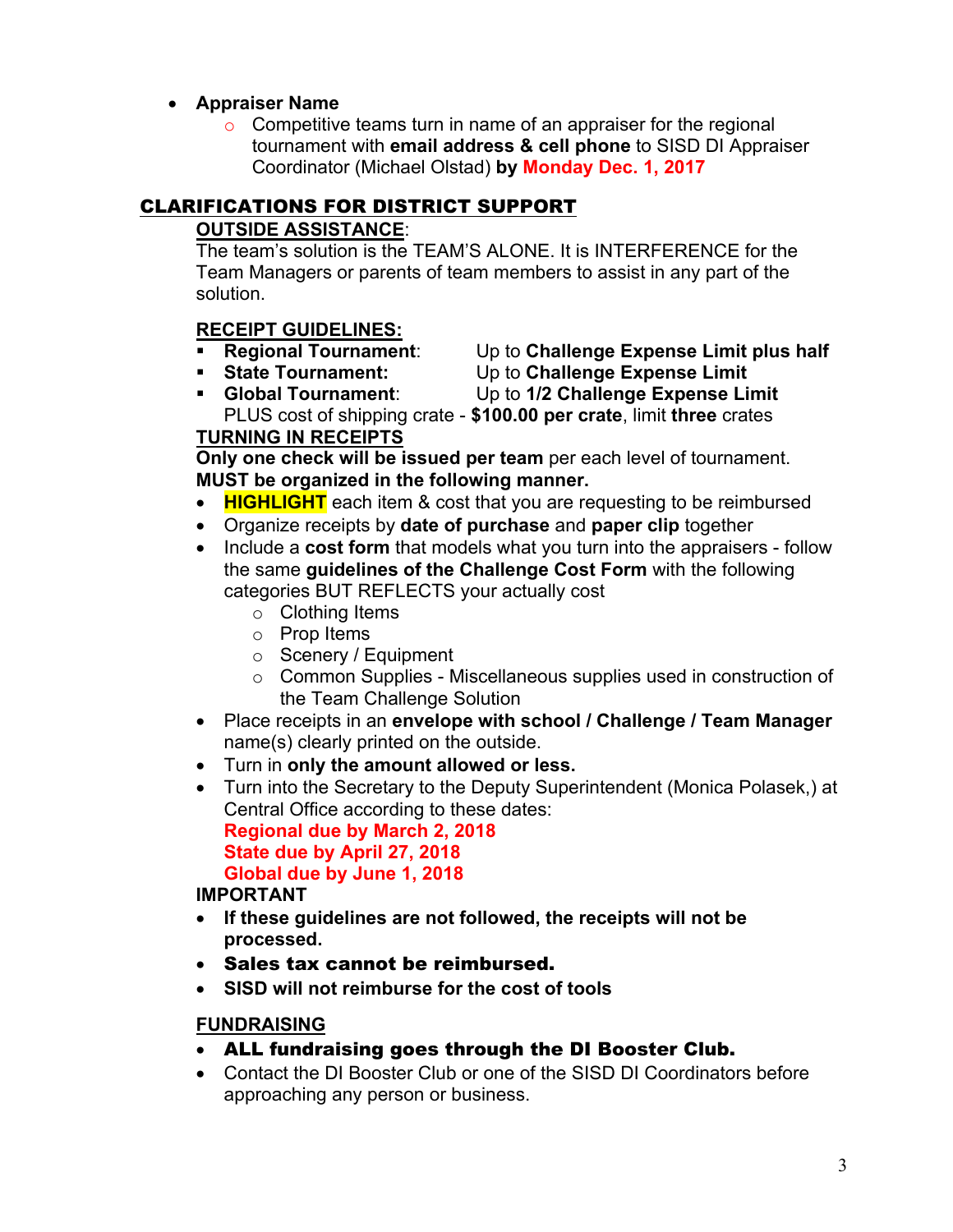• **The only exception – teams may ask their MEMBERSHIP school for help**

## **PROPS**

- § Must meet the SISD size dimension requirements in order to receive district support for prop transportation.
- § The props must be able to fit in the vehicle being used for transportation.
	- § REGION: **SISD Truck** Length 14' 5" / Width 7' / Height 6' 3"
		- § STATE: **Budget Truck** Length 25' 4" / Width 7' 8" / Height 7' - Rear Door: height 6'5" / width 7' 3"

# **TOURNAMENT TRAVEL**

#### **Rooms**

- The district will book as a block for the teams.
- Family members will have to book their own rooms.

#### **Transportation**

- Vehicles secured by the district will only transport district personnel, TMs & team members.
- District personnel must drive them.
- **Parents and siblings will need to be transported in separate vehicles at all times.**

#### **Wristbands – are the property of the district**

- When TMs receive the team issued wristbands take only for actual team members and district recognized TM(s).
- Turn the rest over to the Secretary to the Deputy Superintendent (Monica Polasek,) at Central Office, or to one of the DI Program Coordinators.
- The district decides if there are district or team needs that need to be addressed.

# GLOBAL TOURNAMENT GUIDELINES:

- **Team must place in the top FIVE at the State Tournament, including ties to receive district support.**
- **ALL team members and one Team Manager must follow the SISD itinerary for arrival and departure – no team members will be allowed to arrive late or leave early.**

Failure to meet any of the above guidelines means the district will not sanction the team. It will exist independently of SISD. A letter stating this will be sent to the parents of the children on the team.

**PLEASE NOTE:** If the guidelines are not followed after the REGIONAL TOURNAMENT the team will NOT be supported by SISD for the following school year. A letter stating this will be sent to the parents of the children on the team.

# Verification of Receipt and Understanding is on the next page.

**Turn into the Secretary to the Deputy Superintendent (Monica Polasek,) at** 

**Central Office** @ Central Office **no later then** 4:00 Oct. 20